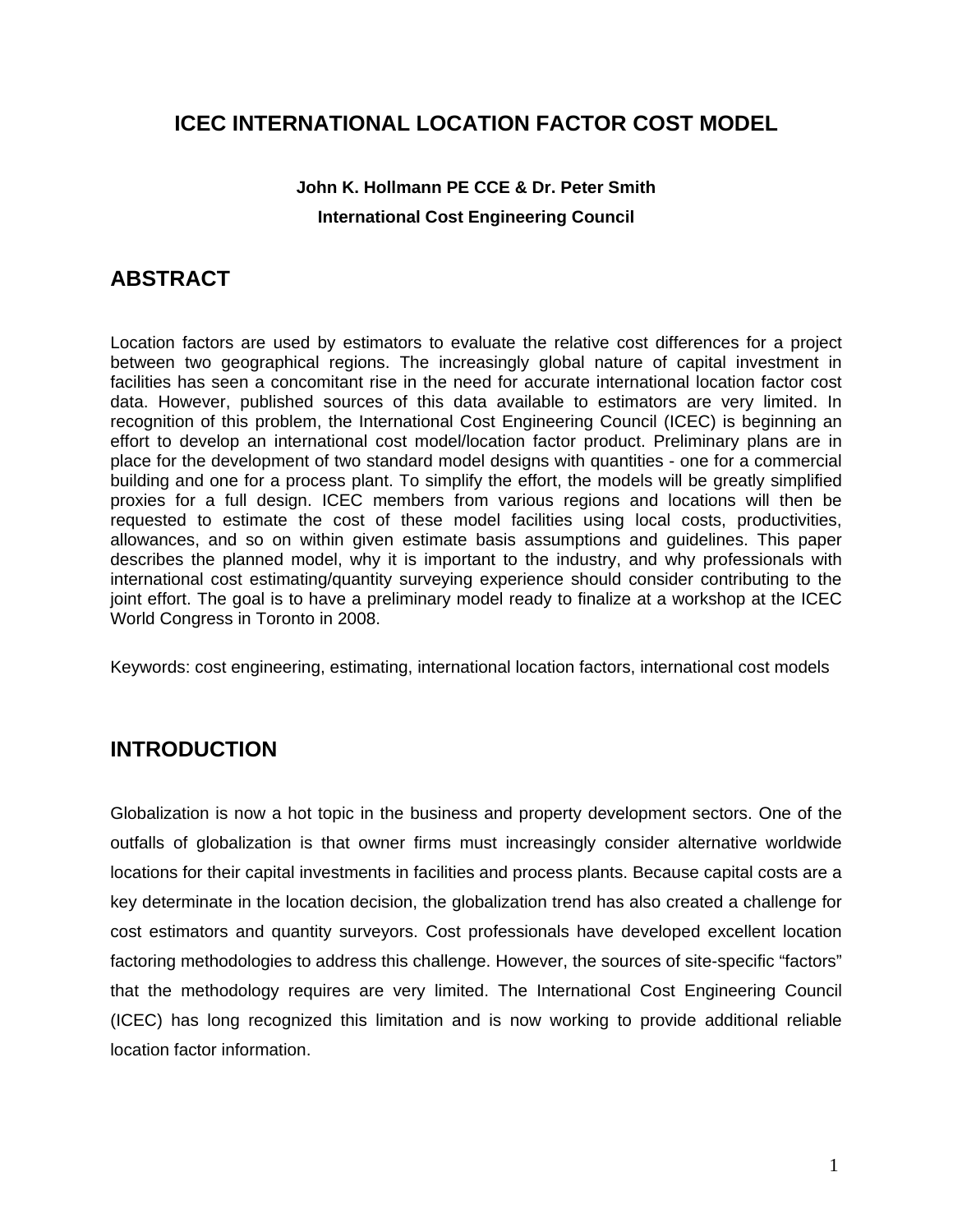This paper describes the ICEC effort to develop an International Location Factor Cost Model and provides background information on location factoring. ICEC is a worldwide confederation of cost engineering, quantity surveying and project management associations with a membership base of 44 national associations located in 40 countries. ICEC represents more than 100,000 quantity surveyors/cost engineers in over 120 different nations. All PAQS member associations (except one) are members of ICEC.

A major objective in the development of the cost model is to draw on this vast international network to obtain input into the model from cost experts representing as many member associations as possible. If successful, this project will provide a good example of how this international network can be effectively used to collaborate on further international research projects. The potential in this respect is enormous.

## **LOCATION FACTORING**

 $\overline{a}$ 

Location factors are a vital product of any cost management service organization supporting clients with global assets and projects. One thing is for certain - location factors will be challenged. So, not only is it important to have an easily-understood and logical method of developing location factors, the process must be supported with hard data from a well-defined survey and a project execution knowledge that only comes through experience<sup>1</sup>.

All capital projects go through phases of project scope development. In early phases, owners identify potential opportunities for improving their business results and these often involve capital investments. There are usually many capital investment alternatives that will address the opportunity. Often, the alternative involves where to locate a facility (i.e. a building, process plant or other capital asset). Before investing major capital funds in developing the scope and design of a facility, owners need to narrow their options down to a few prime candidates. This early decision requires that cost estimates be prepared of the facility in alternative locations based on limited scope definition. These early feasibility or conceptual estimates (eg. AACE International Class 5 or 4) often involve some sort of factoring methodology. Simply stated, "factoring" means that the cost of an item is estimated by multiplying the known cost of a related item by a factor.

<sup>&</sup>lt;sup>1</sup> AACE-I Recommended Practice No. 28R-03 – Cost Estimation & Budgeting – Developing Location Factors by Factoring (as applied in Architecture & Engineering and Engineering, Procurement & Construction), 2006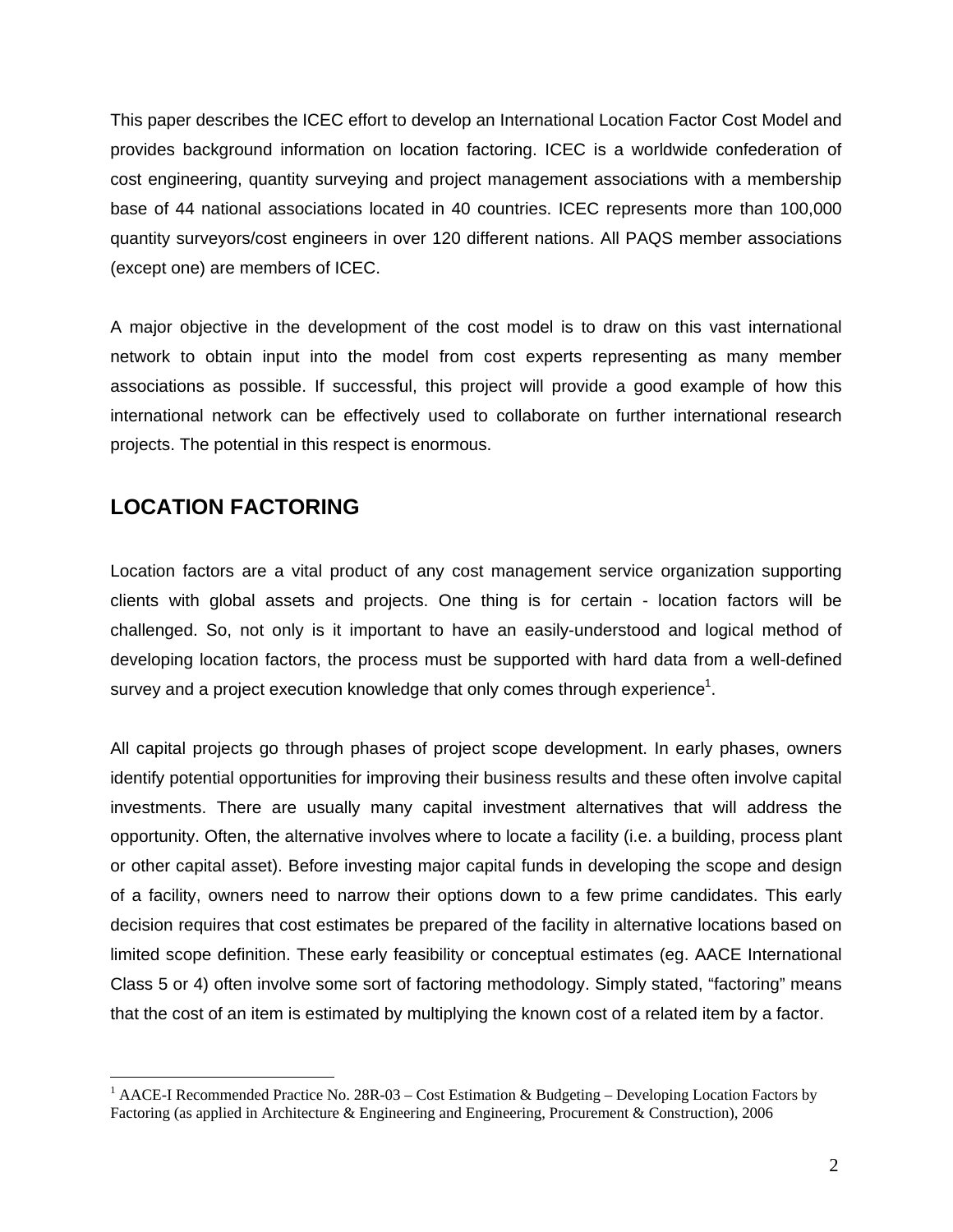In Location Factoring, the cost of a facility in location B can be estimated from the known cost of the same "reference" facility in location A using the following relationship:

Location B\$ = Reference Location A\$ x (Location Factor)

This is a simplistic, but sometimes useful approach for the earliest screening decisions, particularly when the scope of the facility is highly uncertain. Unfortunately, there is no one single location factor for all cost types. For example, the cost of process equipment (exclusive of markups for shipping, taxes and so on) is more or less global in nature, while the cost of construction labor varies widely from location to location. This means that the location factor for a facility with no equipment and lots of field labor will be very different from that for a facility with lots of equipment and less field labor.

To address this complication, the cost engineering profession has developed a location factoring method that decomposes the facility cost into categories for which more detailed item-specific location factors can be relied upon. Simply stated, the method applies separate location factors to each cost type; e.g., one for field construction hours, one for labor rates, one for each type of bulk material and so on. This method was initially developed by Bernard Pietlock<sup>2</sup> from the AACE-I and then further developed into one of many Recommended Practice Guides produced by the AACE-I $^3$  .

Detailed item-specific factors can then be used to produce a single location factor for a given type of facility. For example, if you had a cost model of an office building of a given construction including the labor hours, rates, material costs by trade, and so on, the estimator could apply the detailed factors to the model components to derive an overall building cost in the new location, and a single factor [Location Factor = (Location B\$)/(Reference Location A\$)].

This paper does not go into the details of this method. However, the philosophy behind the detailed factoring method and the use of facility cost models is incorporated into the location factor product planned by ICEC

 $\overline{a}$ 

 $2^2$  Bernard Pietlock CCC, received the Jan Korevaar Outstanding Paper Award for his paper describing this method entitled "Developing Location Factors Using a Factoring Method" at the 13th International Cost Engineering Congress, London, England, 1994.

<sup>&</sup>lt;sup>3</sup> Details about the AACE-I Recommended Practice Guides can be found at www.aacei.org/technical.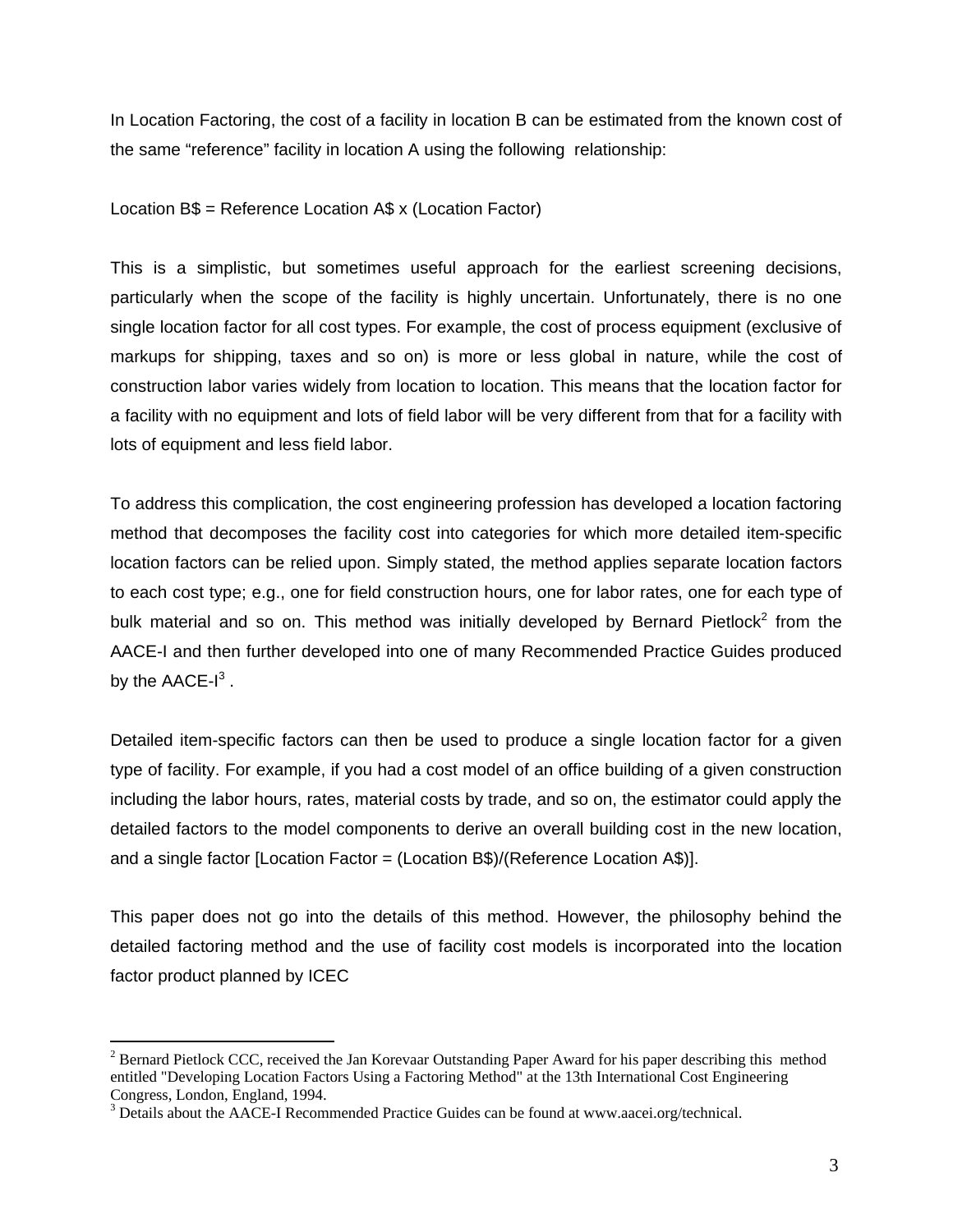# **THE CASE FOR AN ICEC LOCATION FACTOR PRODUCT**

Lots of international location factor information has been published. The first source the authors could find dates from 1962<sup>4</sup>. Most of the "factor" data was contained in technical papers using widely different sources of information, for different locations, and with varying basis of the costs (if documented). In 1990, McMillan and Humphreys published a compiled listing of all the recent location cost sources (including country specific cost references) they could find up to that time<sup>5</sup>.

In 1994, John Barry stepped up to be a voluntary program manager of an ICEC effort, in conjunction with Richardson's Engineer Services (since acquired by Aspen Technologies), to publish international location cost factor information that was informed by ICEC experts<sup>6</sup>. The Richardson's product, together with a competing text published by John McConville CCC of Compass International<sup>7</sup>, became the leading published sources of international location cost factors.

Unfortunately, in 2005, Aspen Technologies discontinued its updates of the Richardson's text. The loss of this product was felt in the industry. The remaining sources generally reflect the various authors' personal experiences and knowledge that, while valid and useful references, would be improved if confirmed through an objective "industry" wide source such as was envisioned by ICEC in 1994.

Estimating deals with a world of uncertainty and probabilistic costs, and it is never wise to rely on a single data point, or data with unknown bases. Providing that additional independent, objective industry datapoint is the case for this ICEC product.

<sup>————————————————————&</sup>lt;br><sup>4</sup> The first AACE paper that the authors could find that lists specific country location factors was "Foreign <sup>—</sup> Costs And Financial Factors", Ralph Goddard, 1962 AACE Annual Meeting, M.11, AACE International, Morgantown, WV, 1962.

<sup>&</sup>lt;sup>5</sup> McMillan, Barry G, and Kenneth K. Humphreys CCE, "Sources of International Cost Data", 1990 AACE Transactions, K.6, AACE International, Morgantown, WV, 1990

<sup>6</sup> Barry, John E., "Meeting a Worldwide Need - Location Cost Factors", 1994 AACE Transactions, INT.1, AACE International, Morgantown, WV, 1994.

<sup>&</sup>lt;sup>7</sup> McConville, John, "2007 Global Construction Costs Yearbook", Compass International, 2007.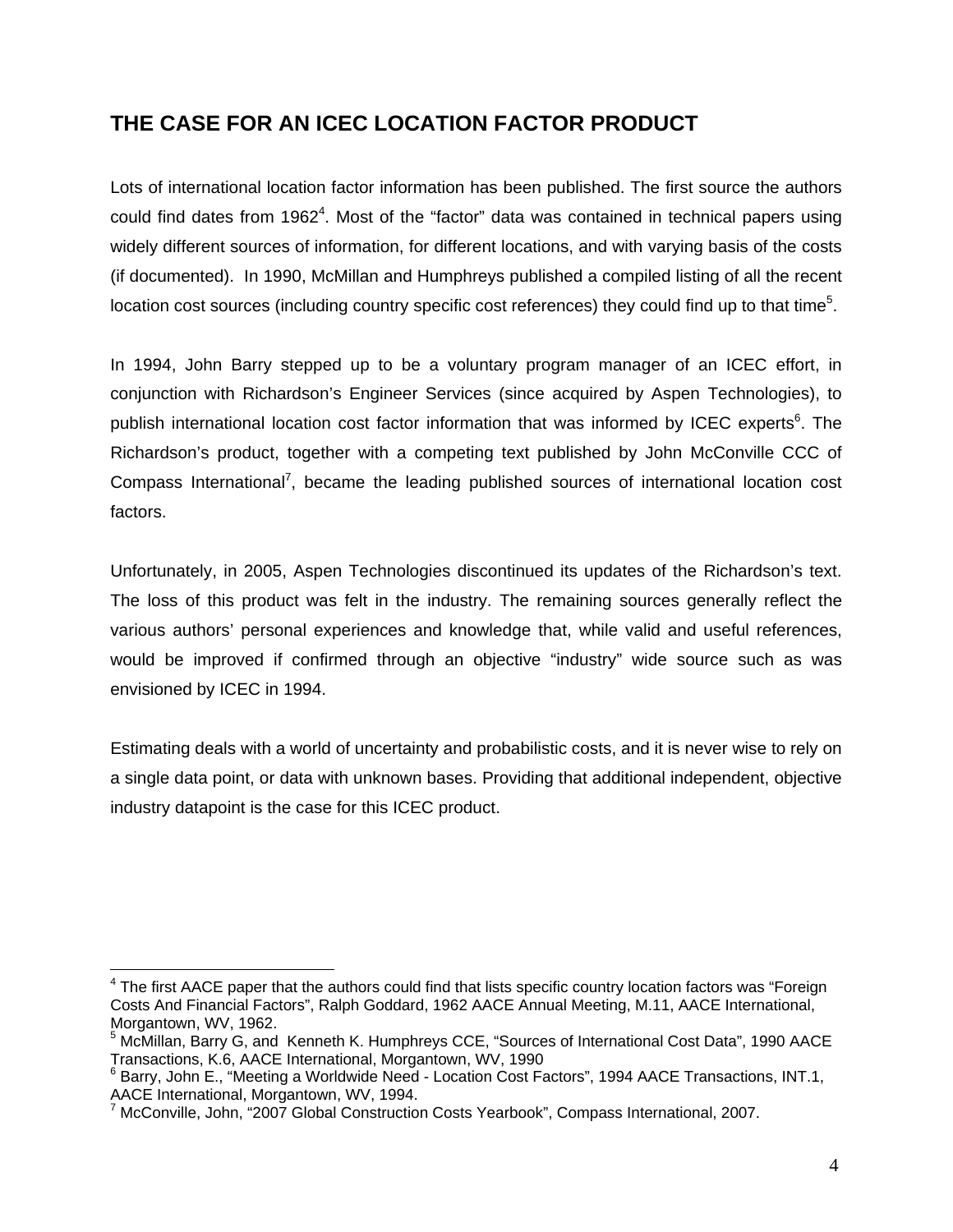# **THE METHODOLOGY**

 $\overline{a}$ 

The following is brief extract from the AACE-I Recommended Practice Guide<sup>8</sup> outlining the suggested methodology for the development of a factor model. This approach will form the basis for the ICEC Model.

Figure 1 outlines the process involved in using the Factoring Method developed by the AACE-I.



Figure 1 – The Factoring Method Process

<sup>&</sup>lt;sup>8</sup> AACE-I Recommended Practice No. 28R-03 (2006) – Cost Estimation & Budgeting – Developing Location Factors by Factoring (as applied in Architecture & Engineering and Engineering, Procurement & Construction), www.aacei.org/technical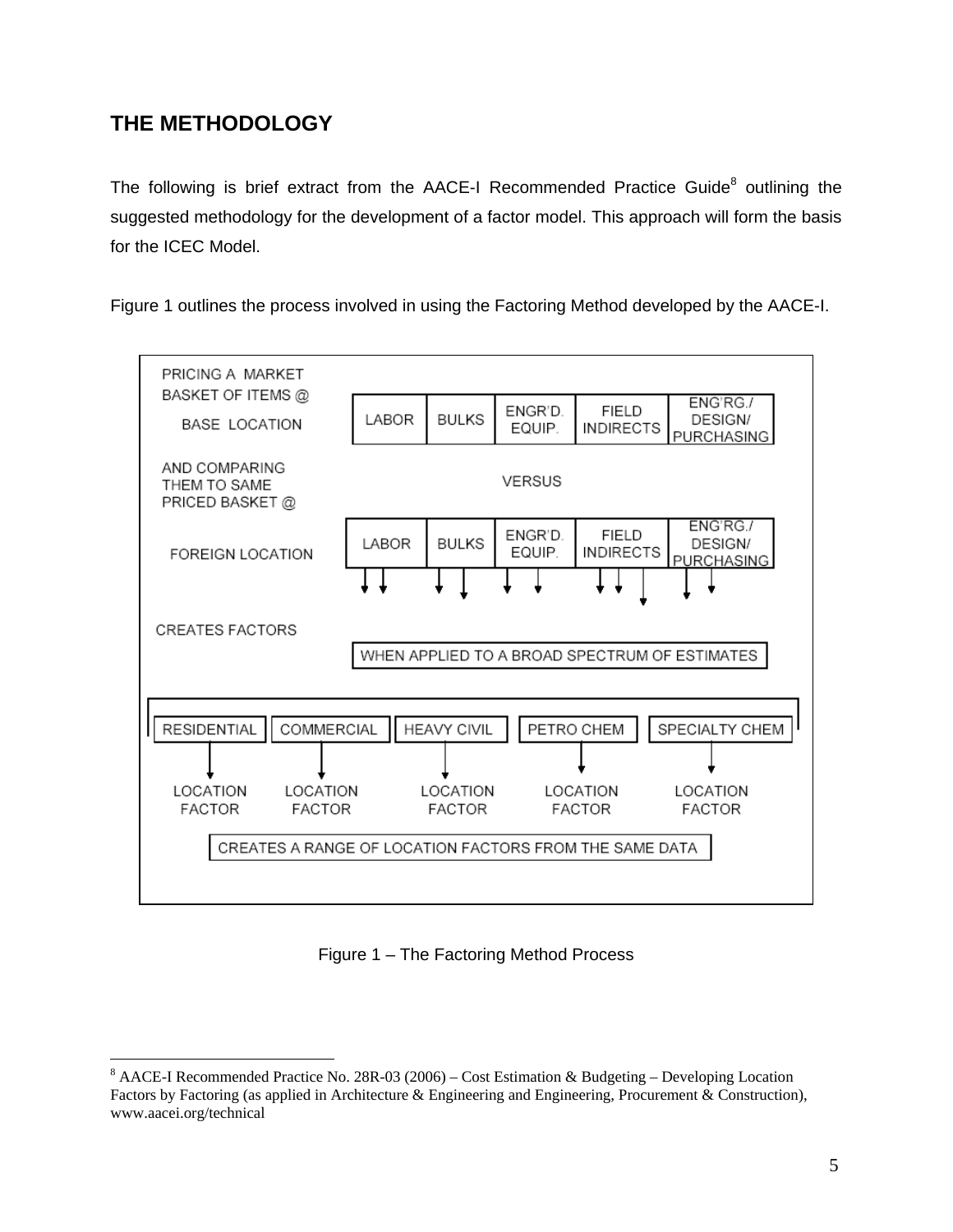A factoring method offers a disciplined, logical, manageable, and cost-effective approach for developing location factors. Although these factors are usually developed to reflect the relative cost differences between various countries, they also can be developed to reflect regional differences within the base country itself.

This method does require a certain level of computer-aided estimating capability. That amount is dictated by the budgets and needs of the users. A simplified overview of a factoring method includes the following:

- selecting a detailed estimate of a model facility for the base location;
- creating a parallel estimate by applying non-domestic labor, material, and equipment factors (all developed at a constant exchange rate) to the base estimate, then calculating allowances for taxes, fees, import duties, freight, etc., with expected percentages for the foreign location, then calculating engineering, design, procurement, and project administration costs with expected percentages or factors for the foreign location; and
- ratioing the base estimate to the parallel factored/percentaged estimate to produce a location factor.

The benefits of the factoring method include the following:

- It generates relative cost differences (percent), not absolute currency values, which means that estimates for factoring can be used over and over again, and various estimates can be used and maintained for providing location factors that represent various types of construction (civil, residential, petrochemical, specialty chemicals, etc.); and
- The pricing of labor, material, equipment, and other project-specific data is compared and tracked at a trade and commoditiy level and can be surveyed on a periodic basis. Because the factors are not project scope specific, this helps ensure consistency and continuity and can be an ongoing process – not only used on an "as-needed basis". Turnaround is quick and it can be managed by one person.

A fully-developed factoring method requires a detailed survey of labor, material, equipment, and other project-specific data completed for the base location on a periodic interval (say once a year). The same survey then can be priced out in a new location and compared to the base data. The survey must be organized, constructed, and worded in such a way that the suppliers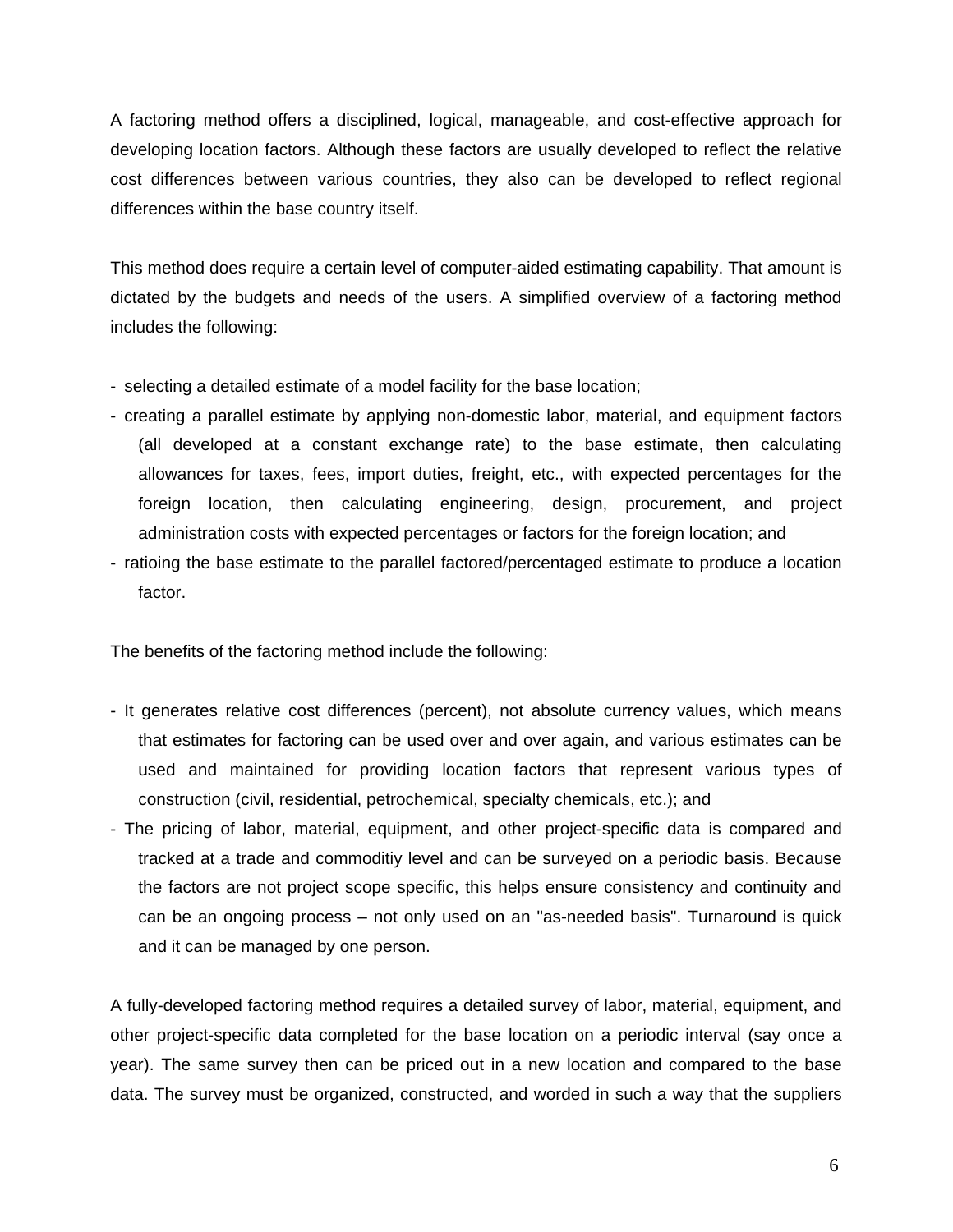understand exactly what is being requested. What seems clear and precise in one culture may not be in another. With first-time suppliers, a face-to-face explanation and walk-through of the survey and a review of the factoring method that the survey supports needs to take place.

Once a survey is priced out and compared against comparable base location data, the individual factors, as well as the resulting location factor, need to be shared with the suppliers. Obtaining several sources of data from a location helps to improve the accuracy of the output. The type of information that needs to be surveyed depends on the structure and level of detail required for the specific factoring method used. The most common sources for pricing a survey are active full-service design contractors in the various locations.

## **THE ICEC COST MODELS**

The ICEC product will be based on the accepted principles of location cost factoring; i.e., factors for specific items of cost will be developed and applied to a pre-defined facility cost model to yield an overall weighted location factor. A challenge of the effort is to minimize the input required from volunteers while maximizing the number of observations obtained from them.

Preliminary plans for the ICEC product call for the development of two standard model designs with quantities - one for a commercial building and one for a process plant. To simplify the effort, the models will be greatly simplified proxies for a full design. For example, a building or process plant may be represented by a set of 10 to 20 material items, weighted in accordance with their significance to project costs. For example, ICEC may request that members provide material cost/tonne and hours/tonne and to procure and erect structural steel framework of a defined composition.

#### **ICEC SOURCES OF INFORMATION**

ICEC will cover as many regions as possible where statistically meaningful information can be obtained. ICEC members from various regions and locations will be requested to estimate the cost of the model components using local costs, productivities, allowances, etc. within given estimate basis assumptions and guidelines. Data for even a single unit rate for one material item will be a useful input.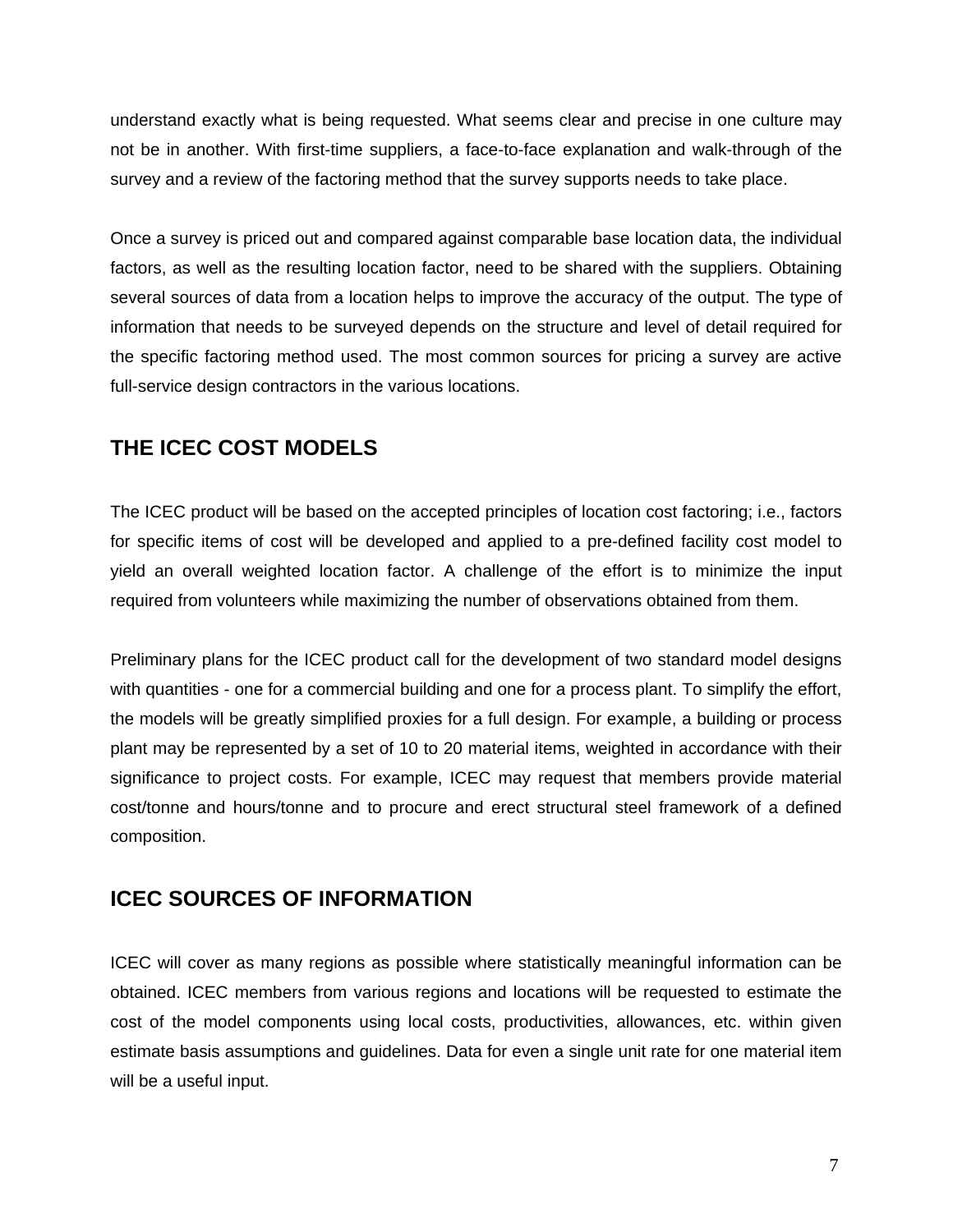A major challenge will be the development of the most effective communication forum for the project to ensure that as many countries as possible have cost experts providing data for the model. This will require clarity in terms of the information required and it is important that those involved are all made feel part of a team where ideas and suggestions can be canvassed and discussed.

One such mechanism for obtaining data may be through the AACE-I's Cost Estimating Committee listserv. Anyone can join this valuable email forum where fellow professionals seek and offer opinion, advice and data on estimating topics. Location factors are a common topic of discussion<sup>9</sup>.

### **PRODUCT DEVELOPMENT AND IMPLEMENTATION**

ICEC plans to implement the data input and final product online via the ICEC website.

ICEC will conduct a product development workshop at AACE International's July 2007 Annual Meeting in Nashville, Tennessee<sup>10</sup>. At that workshop, ICEC will solicit team members and further define the scope of the project and detailed plans. As many ICEC member associations will not be represented at this meeting, all associations are invited to put forward suggestions for consideration at the workshop. Details of the workshop outcomes will then be made available to all members on the ICEC website.

ICEC will then ask for cost expert volunteers from the various member associations to comment on the plans and then to provide initial data for their region. Each member society will be asked to identify a person in their organization that can help marshall input from its members.

The goal is to have a preliminary product ready to finalize at a workshop at the ICEC International Congress in Toronto in July 2008.

 $\overline{a}$ 

<sup>&</sup>lt;sup>9</sup> Further information on how to sign up for this listserv can be found at www.aacei.org/technical/discussionlists.shtml.

 $10$  Details about the meeting schedule can be found at www.aacei.org.